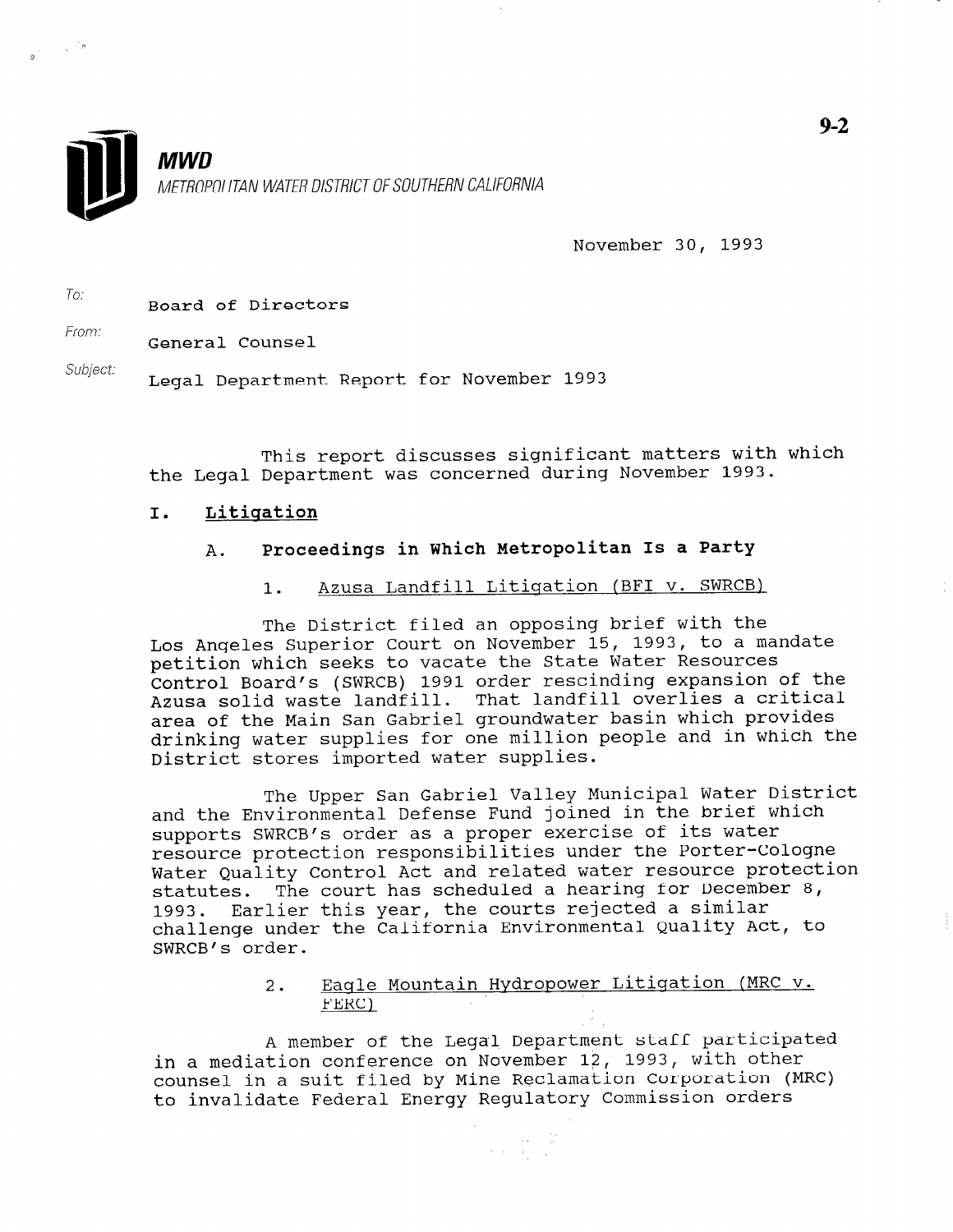### Board of Directors -2- November 30, 1993

 $\sim 10^{-7}$ 

permitting Eagle Mountain Energy Company (EMEC) to study the feasibility of using old Eagle Mountain mining pits for a large pumped storage hydropower generating project. MRC has a competing proposal to use the mine pits for a regional solid waste landfill. The District intervened in the suit because EMEC initially proposed to use the District's Colorado River Aqueduct as the project water supply.

The mediation conference adjourned until December 12 in light of settlement negotiations between MRC and EMEC.

### 3. Mace Laurence v. Honeywell, Inc., MWD

This matter has been settled by payments to plaintiff and on the associated workers' compensation lien by codefendant's insurer in the total sum of \$88,500, \$67,500 to plaintiff, and \$21,000 to the workers' compensation lien holder. This action arose out of a fall by plaintiff on January 22, 1990, while he was working for a subcontractor of Honeywell, Inc., the District's general contractor for certain construction work being performed at the Jensen Filtration Plant. Plaintiff sued Honeywell, Inc., and the District asserting that unsafe and dangerous conditions, including cutting oil on the floor, were responsible for the fall and his serious resulting knee injury. As an additional insured under Honeywell, Inc./s, comprehensive liability policy, as required by the specifications for the subject construction project, the District was defended and the settlement amounts paid by the insurance carrier for Honeywell, Inc. The General Counsel's office cooperated fully in providing witnesses, access to the accident site, and appropriate documentation. Initial demands were in excess of \$280,000 but, after nonbinding arbitration proceedings and substantial negotiations, these matters were settled for the amounts indicated. This matter is now closed.

# 4. Rancon Hemet Properties, L.P. v. Hull, Hull v. Rancon, Remea<br>Depense MWD

The District was served on October 13, 1993, with a cross-complaint by which defendant Hull seeks indemnity from the District. The underlying action was brought by Rancon Hemet Properties, O.P., seeking \$1.5 million in damages asserting that Mr. Hull was negligent or otherwise erred in apperting that McSween Ranch Properties of the McSweet the appraising the McSweeny Ranch Properties obtained by the<br>District for purposes of the Domenigoni Valley Reservoir Project. Mr. Hull, together with two other appraisers, was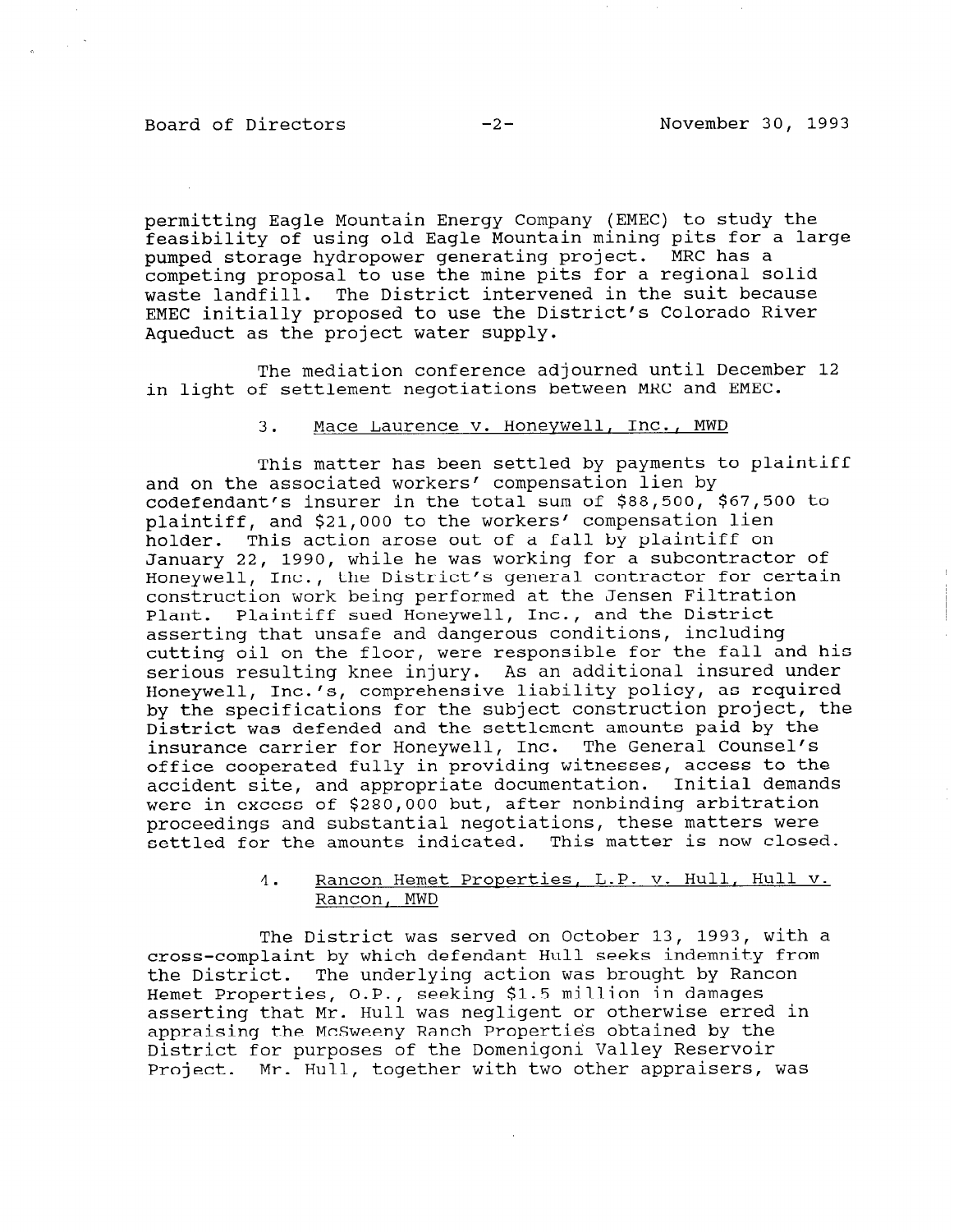### Board of Directors -3- November 30, 1993

 $\mathcal{L}_{\mathbf{q}} = \mathcal{L}$ 

retained by Rancon Hemet Properties, L-P, and the District to appraise those properties for purposes of arriving at an agreed upon purchase price pursuant to an agreement entered into between Rancon Hemet Properties, L.P., and the District in October 1991. After the appraisals were submitted in June 1992, the District and Rancon Hemet Properties, L.P., worked out an agreement whereby the District purchased the whole McSweeny Ranch Property, rather than a portion as originally anticipated. A like lawsuit has been brought against Warren Neville, which may be consolidated with the Hull proceeding. The District has not been named as a cross-defendant in that proceeding. The General Counsel's office will take all steps necessary to protect the District's interest in this matter.

### 5. Idelfonso Hechavarria v. MWD

On November 16, 1993, a settlement was reached with plaintiff in his federal civil rights lawsuit wherein plaintiff was reclassified and promoted from laboratory technician to junior chemist and was paid a compromise amount in lieu of legal fees, back pay, and compensatory damages. The settlement was offered in the context of a reclassification of all Metropolitan laboratory technicians to junior chemist. Hechavarria is a Metropolitan employee with an outstanding record who has been a laboratory technician since 1978. He was twice rated unqualified to bid on promotions because his chemical engineering degree was from the University of Havana. A subsequent study found Hechavarria's degree comparable to a bachelor's degree in chemical engineering from an accredited college or university in the United States.

### B. Proceedings of Interest to Metropolitan

### 1. Rados/Northwest Pipe v. Santa Margarita Water District

This construction lawsuit, where the District was not a party but which directly affects the District, has settled in the amount of \$675,000. Pursuant to Board authorization, the  $\sum_{i=1}^{n}$  contract with  $\sum_{i=1}^{n}$  contract with Santa Margarita Water Water District (Santa Margarita) for the upsizing of the South County District (Santa Margarita) for the upsizing of the South County Pipeline in the fall of 1990. The District agreed to pay for upsizing costs, approximately 40 percent of total pipeline costs, agreed to pay for its share in total pipeline capacity once utilized by the District in the approximate percentage of<br>60 percent, and received an option to purchase the entire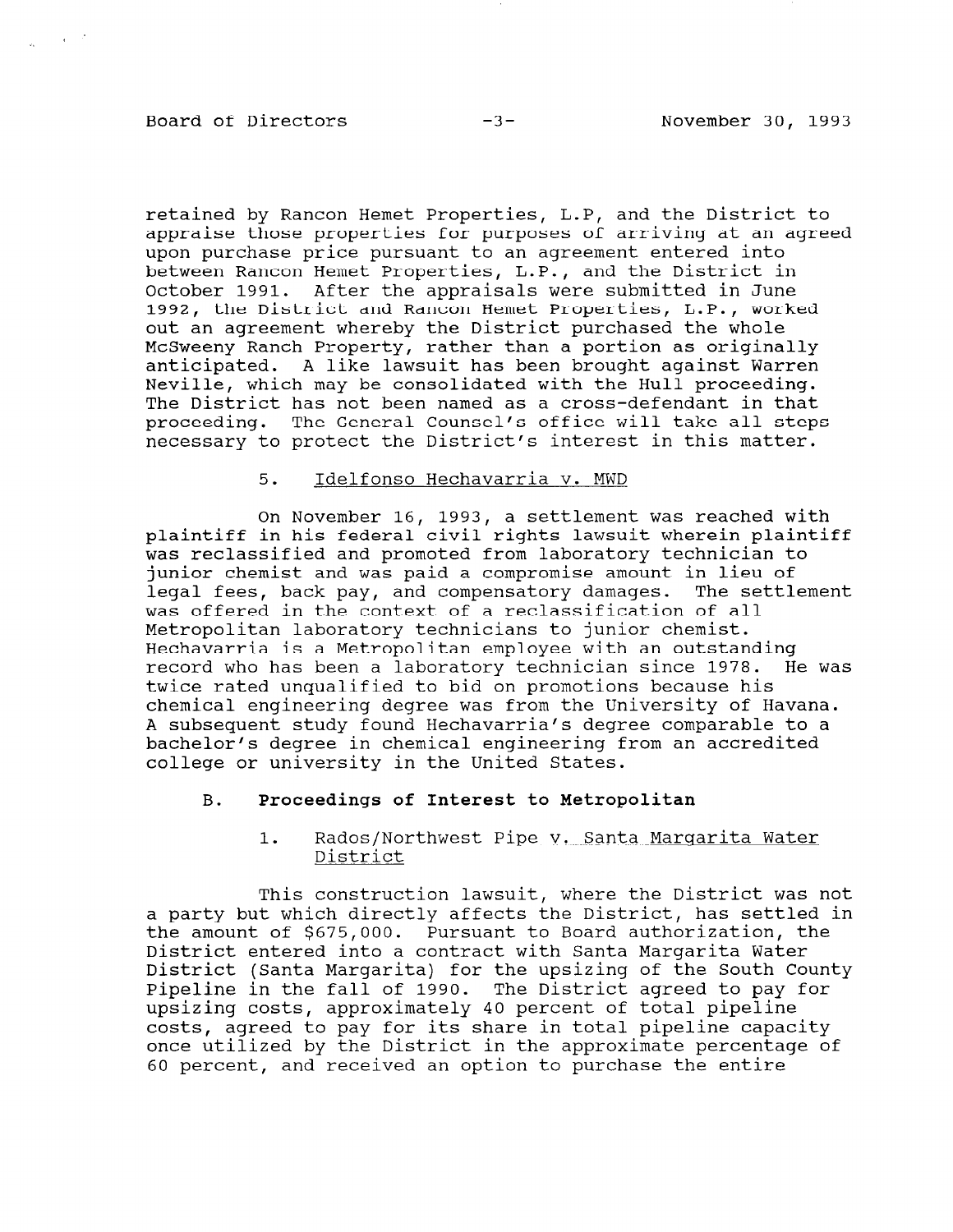### Board of Directors -4- November 30, 1993

 $\label{eq:11} \frac{1}{\left|\mathbf{v}_1\right|} = \left|\mathbf{u}_1\right|^{-\frac{1}{2}} \left|\mathbf{v}_1\right|^{-\frac{1}{2}}.$ 

pipeline good through December 31, 1994. Since June 1992, the District has in fact been using capacity in the pipeline and, pursuant to Board authorization, is responsible for 60 percent of the cost of the entire pipeline. Certain costs of the pipeline are still in the process of reconciliation and accounting. In mid-1992, at the end of construction, the general contractor, Steve P. Rados, Inc., (Rados) submitted a claim on behalf of itself and its principle pipe supplier, Northwest Pipe and Casing Company (Northwest Pipe) to Santa Margarita in the amount of  $$5,577.798$ . That claim was denie and complaints and cross-complaints among Rados, Northwest Pipe, and Santa Margarita have resulted. The District is not a party to those actions but has cooperated fully, through the auspices of the General Counsel's office, with Santa Margarita in the preparation of appropriate documentation, discovery, depositions of witnesses, and expert consultations. Currently scheduled for trial in February 1994, the case has now settled for the sum of \$675,000, and the various actions dismissed. The settlement amount will be treated as a cost of the South County Project and the District is responsible for its share in accordance with the contract for upsizing of the South County Pipeline. This litigation is now concluded.

### C. Administrative Proceedings

#### 1. Bay/Delta Standards

The General Counsel and his staff continue to meet with and provide advice to the General Manager in preparation for the expected announcement by the Environmental Protection Agency of proposed standards for the Bay/Delta. In addition, members of the staff continue to participate with the General Manager's staff in meetings with other urban interests on these issues.

### 2. Colorado River Endanqered Species Issues

The General Counsel's office continues to provide assistance to the General Manager with regard to the preparation of comments in response to the biological and economic analysis released by the Fish and Wildlife Service as promine analysis released by the rish and wildlife better part of the regulatory process to designate critical hapital for four endangered fish on the Colorado River. Our comments on the documents are due on January 11, 1994.